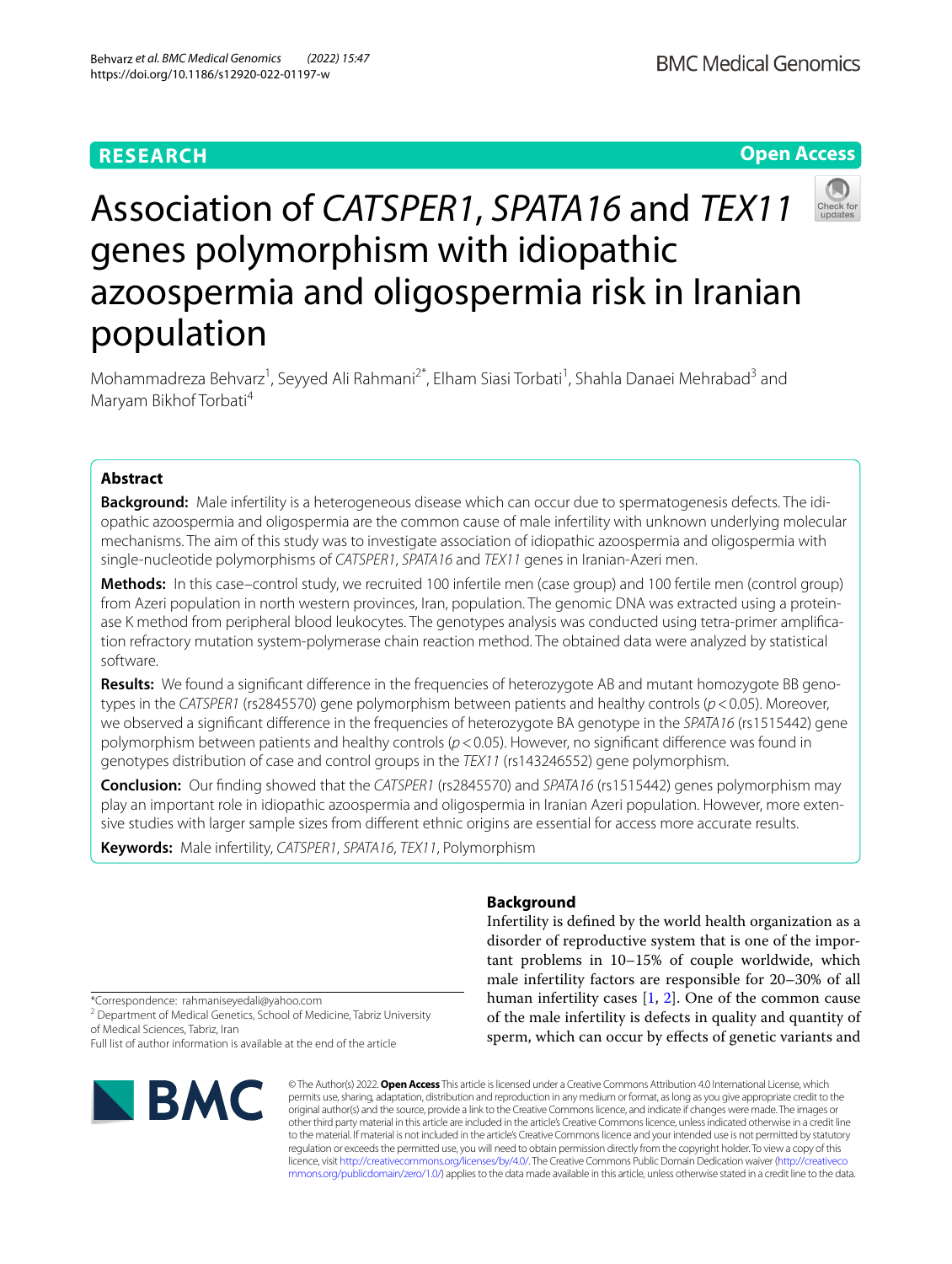environmental factors  $[3, 4]$  $[3, 4]$  $[3, 4]$  $[3, 4]$ . The idiopathic azoospermia and oligospermia are common spermatogenesis disorders in men, and is observed in a high proportion of infertile men [\[5](#page-6-0)]. However, the underlying molecular mechanisms of the spermatogenesis defects remain unknown [\[6](#page-6-1), [7\]](#page-6-2).

Evidences suggested that male infertility can occur due to mutations or single-nucleotide polymorphisms (SNPs) in various genes [\[8](#page-6-3), [9](#page-6-4)]. Recently, much studies have been performed to investigate diverse mutations and SNPs in candidate genes involved in male infertility [[10](#page-6-5), [11](#page-6-6)]. Miscellaneous variants in *CATSPER1*, *SPATA16*, and *TEX11* genes are identifed that play important roles in pathogenesis of sperm morphology (teratozoospermia), sperm motility parameters (asthenozoospermia), or sperm number (oligozoospermia or azoospermia) in human [[12\]](#page-6-7).

The cation channel of sperm associated *(CATSPER1)* gene is encodes an ion channel that involved in calcium  $(Ca^{2+})$  transport and play an important role in sperm motility [[13](#page-6-8)]. Recently, association of *CATSPER1* gene variants with male infertility was reported  $[14]$ . The insertion mutations in this gene can cause to reduced fertility through sperm defects and asthenozoospermia [[15\]](#page-6-10). In addition, other sperm defects such as low sperm count, reduced semen volume, non-motile sperm or reduced sperm motility, and increased structural abnormality in spermatozoa are reported in infertile males with *CATSPER1* gene mutation [\[14](#page-6-9)].

The spermatogenesis associated (*SPATA16*) gene is encodes a protein located in Golgi apparatus and proacrosomic vesicles which is associated with globozoospermia  $[16]$ . This gene plays an important role in spermatogenesis and sperm production with a major role in development of testis. Expression of *SPATA16* gene is extremely upregulated in human testes during puberty [[17\]](#page-6-12). Several mutations and SNPs on this gene are reported in patients with non-syndromic monogenic male infertility [\[18](#page-6-13)].

The testis expressed (*TEX11*) gene is encodes a tetratricopeptide repeat motif that located in cytoplasm and spermatogonia nuclei type B and involved in protein– protein interactions in human  $[19]$  $[19]$ . This gene is exclusively expressed in human testis with the highest level in the zygotene phase of spermatocytes, and a basal level in late pachytene phase of spermatocytes [[20,](#page-6-15) [21](#page-6-16)]. High expression of *TEX11* gene in early spermatocytes and spermatogonia type B indicate that *TEX11* gene plays a critical role in early stage of germ cells development [[21](#page-6-16)].

To date, association of *CATSPER1* (rs2845570), *SPATA16* (rs1515442), and *TEX11* (rs143246552) genes polymorphism and male infertility was not investigated in Iranian Azeri population. Therefore, we investigated association of these polymorphisms and idiopathic male infertility in Iranian Azeri patients with idiopathic azoospermia and oligospermia.

# **Methods**

# **Study subjects**

In this case–control study, we recruited 200 Iranian Azeri men (25–50 years old) who were referred to Department of Infertility, Valiasr Hospital, Tabriz, Iran, during January 2018–December 2020. The case group consisted of 100 infertile males with confrmed idiopathic azoospermia and oligospermia using semen analysis. The control group consisted of 100 healthy fertile males without any abnormal sperm. The infertile males with ejaculatory duct obstruction, hypogonadotropic, orchitis, hypogonadism, cryptorchidism, as well as abnormal karyotype and/or microdeletions on Y chromosome were excluded from study. The characteristics and demographic variables of all subjects, (age, body mass index-BMI, alcohol drinking, tobacco smoking, family history of azoospermia and/or oligospermia, and semen parameters) were collected by questionnaires and interviews (Table [1](#page-2-0)). To prevent epidemiological bias, all studied subjects were recruited from the East Azerbaijan province, Iran. All participants were matched for age, races, and ethnic, as well as were genetically unrelated. This study was confrmed by ethical committee of Islamic Azad University, North Tehran Branch, Tehran, Iran (The ethical code: IR.IAU.TNB.REC.1399.030). The subjects were informed about the study, and signed a consent form according to the Declaration of Helsinki ethical standards.

# **DNA extraction**

The peripheral blood sample (3 ml) were received from all patients and healthy controls, and collected into vials containing Ethylene diamine tetraacetic acid (EDTA) as an anticoagulant. The proteinase K method was employed to extraction of genomic DNA from collected peripheral blood samples. The nanodrop instrument was used to confrm quantity of the extracted DNA samples according to OD 260/280 ratio (desirable ratio was 1.7– 1.9). Also, agarose gel electrophoresis was used to confirm quality of the extracted DNA samples. The genomic DNA samples with acceptable quantity and quality were stored at−20 °C until genotyping.

## **Primer design and synthesis**

The reference sequences of *CATSPER1*, *SPATA16* and *TEX11* genes was obtained from National Center for Biotechnology Information (NCBI) online database [\(https://](https://www.ncbi.nlm.nih.gov/gene) [www.ncbi.nlm.nih.gov/gene\)](https://www.ncbi.nlm.nih.gov/gene). The primers design was conducted using Primer3 software for detection of *CAT-SPER1* (rs2845570), *SPATA16* (rs1515442) and *TEX11*  $(rs143246552)$  genes polymorphism. The sequences of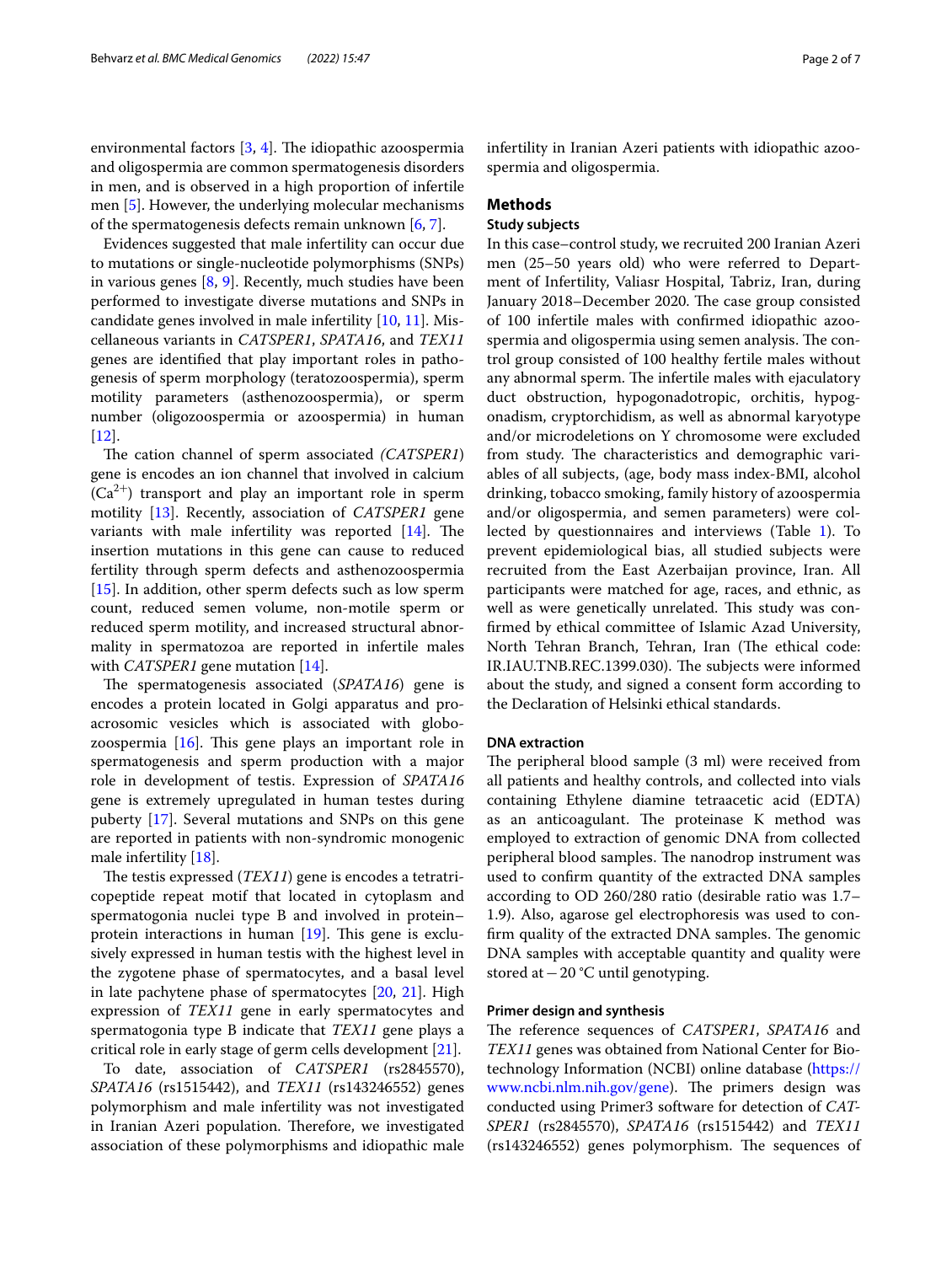<span id="page-2-0"></span>**Table 1** The demographic variables and characteristics of the studied patients and healthy control

| <b>Variables</b>           | Patients ( $n = 100$ ) | Controls ( $n = 100$ ) | p Value     |
|----------------------------|------------------------|------------------------|-------------|
| Age (year $\pm$ SD)        | $29.33 \pm 2.78$       | $27.6 \pm 3.06$        | 0.298       |
| BMI ( $kg/m \pm SD$ )      | $26.25 \pm 2.18$       | $26.48 \pm 2.34$       | 0.699       |
| Tobacco smoking            |                        |                        |             |
| Never                      | 76 (76%)               | 89 (89%)               |             |
| Ever                       | 34 (34%)               | 11 (11%)               | $0.004*$    |
| Alcohol drinking           |                        |                        |             |
| Never                      | 39 (39%)               | 31 (31%)               |             |
| Ever                       | 61 (61%)               | 69 (69%)               | 0.376       |
| Family history             |                        |                        |             |
| Negative                   | 79 (79%)               | 100 (100%)             |             |
| Positive                   | 21 (21%)               | $0(0\%)$               | $0.008*$    |
| Semen parameters           |                        |                        |             |
| Concentration $(x 106/ml)$ | Median: 3.5 (0-6.37)   | 125.5 (94-156.3)       | $< 0.0001*$ |
| Mann Whitney test          | Mean: $3.71 \pm 3.94$  | $126 \pm 40.3$         |             |
| Motility (%)               | Median: 48.5 (0-63)    | $60(49 - 70)$          | $< 0.0001*$ |
| Mann Whitney test          | Mean: 33.95 ± 30.48    | $59.6 \pm 11.55$       |             |
| Volume (ml)                | Median: 3.5 (2.35-4)   | $4(3-5)$               | $< 0.0001*$ |
| Mann Whitney test          | Mean: 3.23 ± 1         | $4.18 \pm 3.19$        |             |

\*Statistically Signifcant *p*<0.05, *BMI* body mass index

the designed primers were sent to SinaClon Company, Iran for synthesis. The characteristics and sequences of the synthesized primers are presented in Table [2.](#page-2-1)

# **DNA genotyping**

Genotyping analysis of the obtained DNA samples from patients and control group was performed using tetraprimer amplifcation refractory mutation system-polymerase chain reaction (Tetra-ARMS-PCR) method and specific primers (Table [2](#page-2-1)) for *CATSPER1* (rs2845570), *SPATA16* (rs1515442) and *TEX11* (rs143246552) genes polymorphism. PCR amplifcation was conducted in a 25 μL total volume: template DNA (50 ng), forward primer (250 nM), reverse primer (250 nM), PCR Master Mix  $(1\times)$ . The condition of PCR reaction was as following: 1 cycle initial denaturation for 5 min in 94 °C, 30 cycles denaturation for 5 min in 94 °C, 30 cycles annealing for 45 s, 30 cycles extension for 45 s in 72 °C, 1 cycle fnal extension for 5 min in 72 °C. The obtained PCR products were electrophoresed on 2% agarose gel, and DNA bands size were estimated by a 50 bp marker (ladder). Presence of each alleles was detected according to bands size as showed in Table [2.](#page-2-1)

# **Statistical analysis**

The obtained data were analyzed using statistical SPSS software (version 21.0). Association of *CAT-SPER1* (rs2845570), *SPATA16* (rs1515442) and *TEX11*

<span id="page-2-1"></span>**Table 2** The characteristics and sequences of primers used for detection of genes polymorphisms

| Gene (polymorphism)  | Primer sequence $(5' \rightarrow 3')$                                                                                                                                          | Products size: allele type                                             |  |  |
|----------------------|--------------------------------------------------------------------------------------------------------------------------------------------------------------------------------|------------------------------------------------------------------------|--|--|
| CATSPER1 (rs2845570) | Forward outer: TCCAGCATGACGGTGTTGAGGCAGA<br>Reverse outer: ATATTCTTCTGCATCTACGTGGTGG<br>Forward inner: TTCTTGCGGGTCCGCTGGAGCCG<br>Reverse inner: TCTGGCCCTGTTCCTTTCAGCCGGCA    | 323 bp: allele $G(A)$<br>$473$ bp: $-$<br>198 bp: allele T (B)         |  |  |
| SPATA16 (rs1515442)  | Forward outer: TAACATCCTGGAAATGTCACAAGAG<br>Reverse outer: TTCTTTAATCCCATACCTCAAGTGC<br>Forward inner: ATGAAGTTGGTCTACATTGATGAAA<br>Reverse inner: CTACAAACTCATAGCGAACACCCAC   | 256 bp: allele $T(A)$<br>$515$ bp: $-$<br>308 bp: allele $\subset$ (B) |  |  |
| TEX11 (rs143246552)  | Forward outer: ATAGATTCCAATCAGCATTAGTAACATC<br>Reverse outer: AGGATTCAATATTTTCTCCAATATTCCC<br>Forward inner: TCACTCTCAACAGTAATCTTCTCCAT<br>Reverse inner: CCCTGAGGCTGACTTGACCG | 348 bp: allele $T(A)$<br>$563$ bp: $-$<br>470 bp: allele $\subset$ (B) |  |  |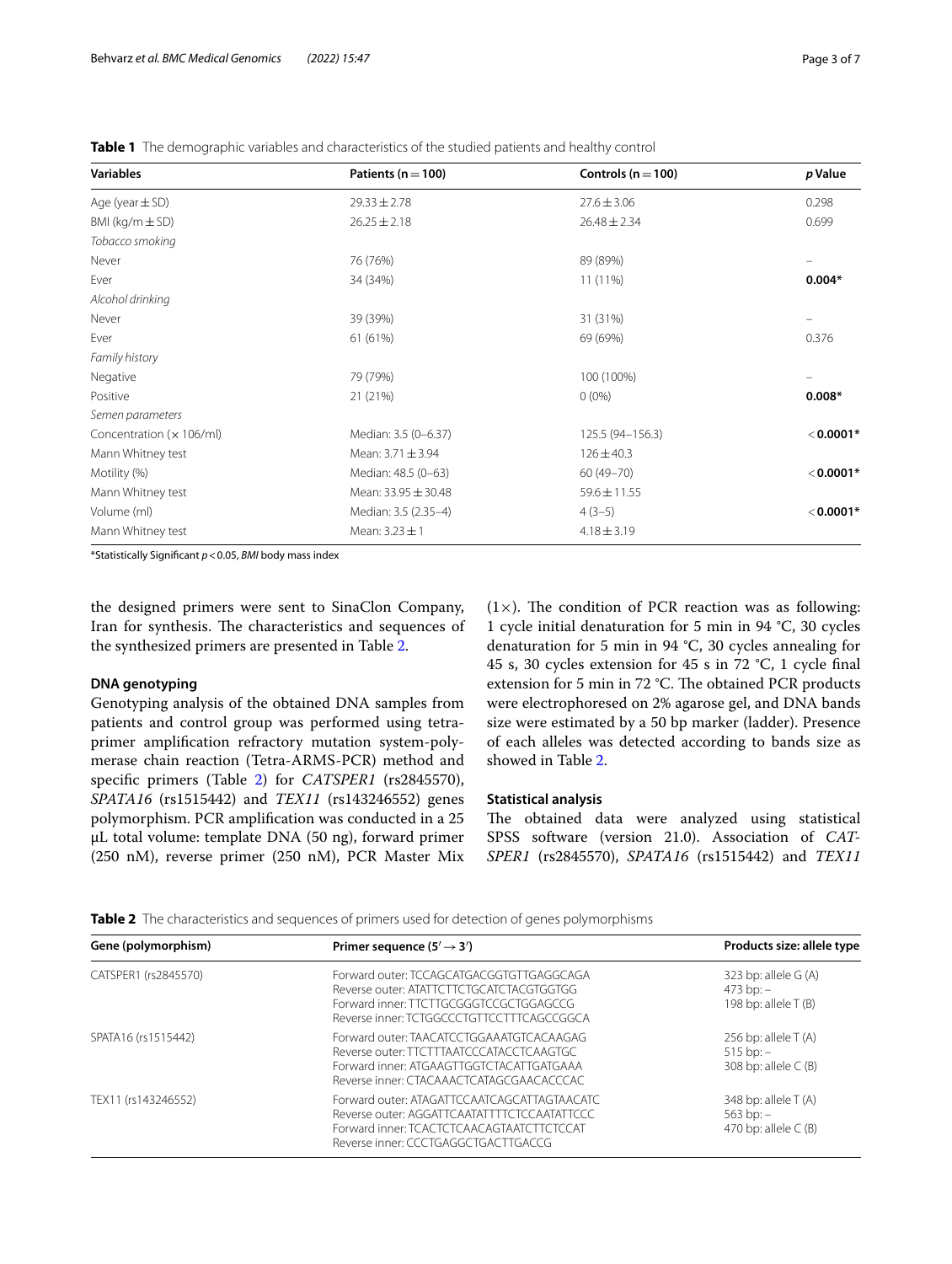(rs143246552) genes polymorphism with azoospermia and oligospermia were investigated using logistic regression. Fisher's exact test and chi-square  $(\chi^2)$  test were used to analysis of Hardy–Weinberg equilibrium (HWE) in genotypes distribution of case and control groups. Differences in demographic variables and characteristics of the studied infertile patients and healthy controls were analyzed by independent sample t-test. The statistically significant was considered as  $p < 0.05$ .

# **Results**

# **Demographic characteristics**

The demographic variables and characteristics of patients and healthy controls are presented in Table [1](#page-2-0). The statistical analysis demonstrated that there were no signifcant diferences between patients and healthy controls in terms of alcohol drinking, body mass index (BMI), and age  $(p > 0.05)$ ; whereas we find a significant difference between patients and healthy controls in term of positive family history of infertility and tobacco smoking  $(p<0.05)$ . These results indicated that the positive family history and tobacco smoking can cause to increase male azoospermia and oligospermia risk.

## **Hardy–Weinberg equilibrium**

The statistical analysis indicated that the genotype distribution of *CATSPER1* (rs2845570), *SPATA16* (rs1515442) and *TEX11* (rs143246552) genes polymorphism in patients and healthy controls were in agreement with HWE  $(p > 0.05)$ .

## **Genotype and allele distribution**

The genotype and allele distribution of patients and healthy controls are presented in Table [3](#page-4-0). Our study indicated a signifcant correlation between *CATSPER1* (rs2845570) and *SPATA16* (rs1515442) genes polymorphisms and idiopathic azoospermia and oligospermia; whereas, no correlation was found between *TEX11* (rs143246552) gene polymorphism and idiopathic azoospermia and oligospermia (Table [3\)](#page-4-0).

In the *CATSPER1* (rs2845570) gene polymorphism, frequency of wild homozygous (GG), heterozygous (GT), and mutant homozygous (TT) genotypes in case group are 81%, 14% and 5%, respectively. Whereas, frequency of GG, GT, and TT genotypes in case group are 98%, 2% and 0%, respectively. The obtained results demonstrated a signifcant increased risk of idiopathic azoospermia and oligospermia in patients with AB ( $p = 0.001$ ; OR = 8.47; 95% CI: 2.14–38.1) and BB ( $p = 0.021$ ; OR = infinity; 95% CI: 1.7-infnity) genotypes. We suggested that presence of B mutant allele can cause to signifcantly increase in idiopathic azoospermia and oligospermia (Table [3\)](#page-4-0).

In the *SPATA16* (rs1515442) gene polymorphism, frequency of wild homozygous (TT), heterozygous (TC), and mutant homozygous (CC) genotypes in case group are 87%, 12% and 1%, respectively. Whereas, frequency of TT, TC, and CC genotypes in control group are 96%, 4% and 0%, respectively. We indicated that the heterozygote AB (*p*=0.039; OR=3.31; 95% CI 1.01–9.61) genotype can cause to a signifcant increase in risk of idiopathic azoospermia and oligospermia (Table [3\)](#page-4-0).

In the *TEX11* (rs143246552) gene polymorphism, frequency of wild homozygous (TT), heterozygous (TC), and mutant homozygous (CC) genotypes case group are 95%, 2% and 3%, respectively. Whereas, frequency of TT, TC, and CC genotypes in control group are 98%, 2% and 0%, respectively. We did not fnd any signifcant correlation between *TEX11* (rs143246552) gene polymorphism and idiopathic azoospermia and oligospermia (Table [3\)](#page-4-0).

# **Discussion**

Infertility is defned as the inability to conceive after at least twelve months of regular and unprotected intercourse [\[22\]](#page-6-17). Idiopathic azoospermia and oligospermia are the common type of male infertility, which has recently become a research focus. The azoospermia and oligospermia etiology are includes abnormal immunity, infection, endocrine dysfunction, abnormal semen liquefaction, chromosomal abnormalities, varicocele, and abnormal sperm structure. Idiopathic azoospermia and oligospermia, with complex molecular mechanisms, can cause to abnormal sperm quantity that closely associated with abnormal fertilization [\[23,](#page-6-18) [24](#page-6-19)]. In the recent years, extensive studies have been performed to identify of molecular mechanisms of male infertility; however, a large proportion of male infertility cases are idiopathic. Evidence suggested that the common genetic causes of male azoospermia or oligospermia are related to mutations and SNPs on involved genes in spermatogenesis [\[7](#page-6-2), [25\]](#page-6-20).

In the present study, we recruited 100 patients with idiopathic male infertility (azoospermia and/or oligospermia) and 100 healthy controls from Iranian Azeri population in order to investigate correlation of *CAT-SPER1* (rs2845570), *SPATA16* (rs1515442), and *TEX11* (rs143246552) genes polymorphism with idiopathic azoospermia and oligospermia risk. We demonstrated a correlation between *CATSPER1* (rs2845570) and *SPATA16* (rs1515442) genes polymorphisms with idiopathic azoospermia and oligospermia. However, no correlation was observed between *TEX11* (rs143246552) gene polymorphism and idiopathic azoospermia and oligospermia.

Previous studies have demonstrated that *CATSPER1* gene is strongly associated with sperm motility as well as acrosome reaction and sperm hyper-activation [[26](#page-6-21), [27](#page-6-22)].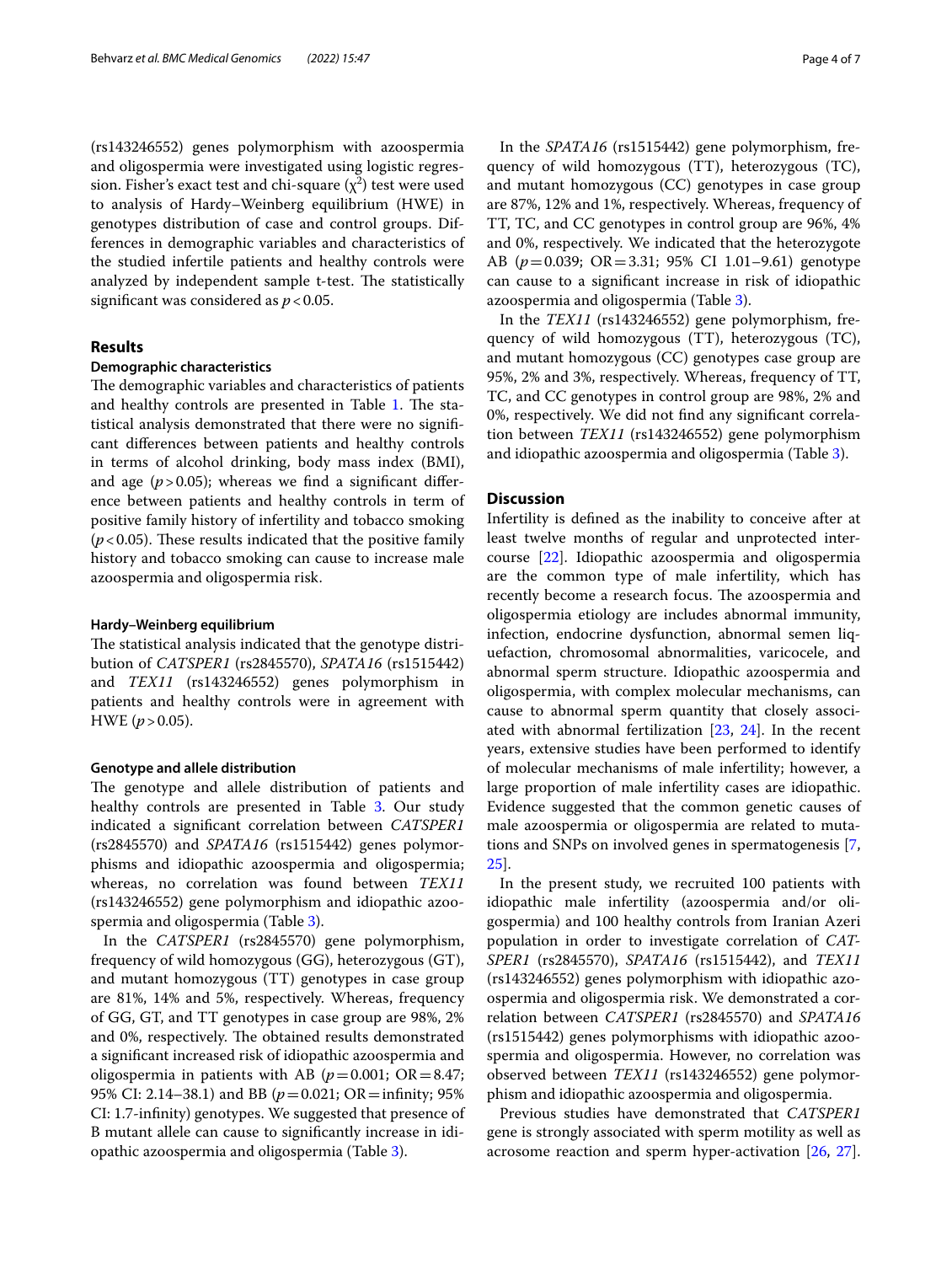# <span id="page-4-0"></span>**Table 3** Genotype and allele frequencies of the studied polymorphisms in patients and healthy control

| Gene (polymorphism)  | Inheritance models | <b>Genotype and Allele</b> | Case (%)  | Control (%) | p Value      | OR (95% CI)              |
|----------------------|--------------------|----------------------------|-----------|-------------|--------------|--------------------------|
| CATSPER1 (rs2845570) | Codominant         | GG                         | 81 (81%)  | 98 (98%)    | Ref          | $Ref = 1$                |
|                      |                    | GT                         | 14 (14%)  | 2(2%)       | $0.001*$     | $8.47(2.14 - 38.1)$      |
|                      |                    | <b>TT</b>                  | 5(5%)     | $0(0\%)$    | $0.021*$     | Infinity (1.7-infinity)  |
|                      | Dominant           | GG                         | 81 (81%)  | 98 (98%)    | Ref          | $Ref = 1$                |
|                      |                    | $GT + GG$                  | 19 (19%)  | 2(2%)       | $0.0001*$    | 11.49 (2.8-50.7)         |
|                      | Recessive          | TT.                        | 5(5%)     | $0(0\%)$    | Ref          | $Ref = 1$                |
|                      |                    | $GT + GG$                  | 95 (95%)  | 100 (100%)  | 0.059        | Infinity (1.5-infinity)  |
|                      | Overdominant       | GT                         | 14 (14%)  | 2(2%)       | Ref          | $Ref = 1$                |
|                      |                    | $GG + TT$                  | 86 (86%)  | 98 (98%)    | $0.0029*$    | 7.97 (2.02-35.8)         |
|                      | Alleles            | G wild                     | 176 (88%) | 198 (99%)   | Ref          | $Ref = 1$                |
|                      |                    | T mutant                   | 24 (12%)  | 2(1%)       | $0.0001*$    | $13.5(3.6 - 58.4)$       |
| SPATA16 (rs1515442)  | Codominant         | TT                         | 87 (87%)  | 96 (96%)    | Ref          | $Ref = 1$                |
|                      |                    | <b>TC</b>                  | 12 (12%)  | 4(4%)       | $0.039*$     | 3.31 (1.01-9.61)         |
|                      |                    | $\subset \subset$          | $1(1\%)$  | $0(0\%)$    | 0.478        | Infinity (0.12-infinity) |
|                      | Dominant           | TT.                        | 87 (87%)  | 96 (96%)    | Ref          | $Ref = 1$                |
|                      |                    | $TC + CC$                  | 13 (13%)  | 4(4%)       | $0.039*$     | $3.58(1.14 - 10.3)$      |
|                      | Recessive          | CC                         | $1(1\%)$  | 0(1%)       | Ref          | $Ref = 1$                |
|                      |                    | $TC + TT$                  | 99 (99%)  | 100 (100%)  | > 0.999      | Infinity (0.11-infinity) |
|                      | Overdominant       | <b>TC</b>                  | 12 (12%)  | 4(4%)       | Ref          | $Ref = 1$                |
|                      |                    | $CC + TT$                  | 88 (88%)  | 96 (96%)    | 0.065        | $3.27(1.0-9.5)$          |
|                      | Alleles            | T wild                     | 186 (93%) | 196 (98%)   | Ref          | $Ref = 1$                |
|                      |                    | C mutant                   | 14 (7%)   | 4(2%)       | $0.016*$     | $3.69(1.2 - 10.4)$       |
| TEX11 (rs143246552)  | Codominant         | TT                         | 95 (95%)  | 98 (98%)    | Ref          | $Ref = 1$                |
|                      |                    | <b>TC</b>                  | 2(2%)     | 2(2%)       | 0.999        | $1.03(0.815 - 6.7)$      |
|                      |                    | CC                         | 3(3%)     | $0(0\%)$    | 0.246        | Infinity (0.87-infinity) |
|                      | Dominant           | TT                         | 95 (95%)  | 98 (98%)    | Ref          | $Ref = 1$                |
|                      |                    | $TC + CC$                  | 5(5%)     | 2(2%)       | 0.444        | $2.58(0.53 - 13.1)$      |
|                      | Recessive          | CC                         | 3(3%)     | $0(0\%)$    | Ref          | $Ref = 1$                |
|                      |                    | $TC + TT$                  | 97 (97%)  | 100 (100%)  | 0.246        | Infinity (0.87-infinity) |
|                      | Overdominant       | TC                         | 2(2%)     | 2(2%)       | Ref          | $Ref = 1$                |
|                      |                    | $CC + TT$                  | 98 (98%)  | 98 (98%)    | $\mathbf{1}$ | $1(0.15 - 6.48)$         |
|                      | Alleles            | T wild                     | 192 (96%) | 198 (99%)   | Ref          | $Ref = 1$                |
|                      |                    | C mutant                   | 8 (4%)    | 2(1%)       | 0.055        | $4.12(1.0 - 19.4)$       |

\*Statistically Signifcant *p*<0.05

*OR* odds ratio, *CI* confdence interval

Moreover, clinical studies have reported that abnormal expression of *CATSPER1* gene are associated with idiopathic infertility patients with decreased sperm motility [[28,](#page-6-23) [29](#page-6-24)]. So far, only two studies have been investigated association of *CATSPER1* gene polymorphisms with idiopathic male infertility. In a study by Rahimpour Goushchi et al. [[30](#page-6-25)] reported that the frequency of the CC allele in *CATSPER1* rs1893316 polymorphism signifcantly increased in patients with male infertility in Iranian Azeri population. In another study by Shu et al. [\[31](#page-6-26)] reported that there is no signifcant association between *CAT-SPER1* rs2845570 polymorphism and male infertility in Chinese population. To our knowledge, the present study is the frst report on signifcant association of *CATSPER1* rs2845570 polymorphism and male infertility in the world.

Recently, studies have suggested that *SPATA16* gene is involved in sperm production and can cause to globozoospermia, testicular diseases, spermatogenesis arrest, and sperm aneuploidy in human [[32,](#page-6-27) [33](#page-6-28)]. So far, very limited studies have been reported on *SPATA16* gene polymorphisms and male infertility. Therefore, the exact role of *SPATA16* gene polymorphisms are unknown in molecular pathogenesis of male infertility. In a study by Roozbahani et al. (2017) reported that there is no signifcant association between *SPATA16* rs137853118 exon 4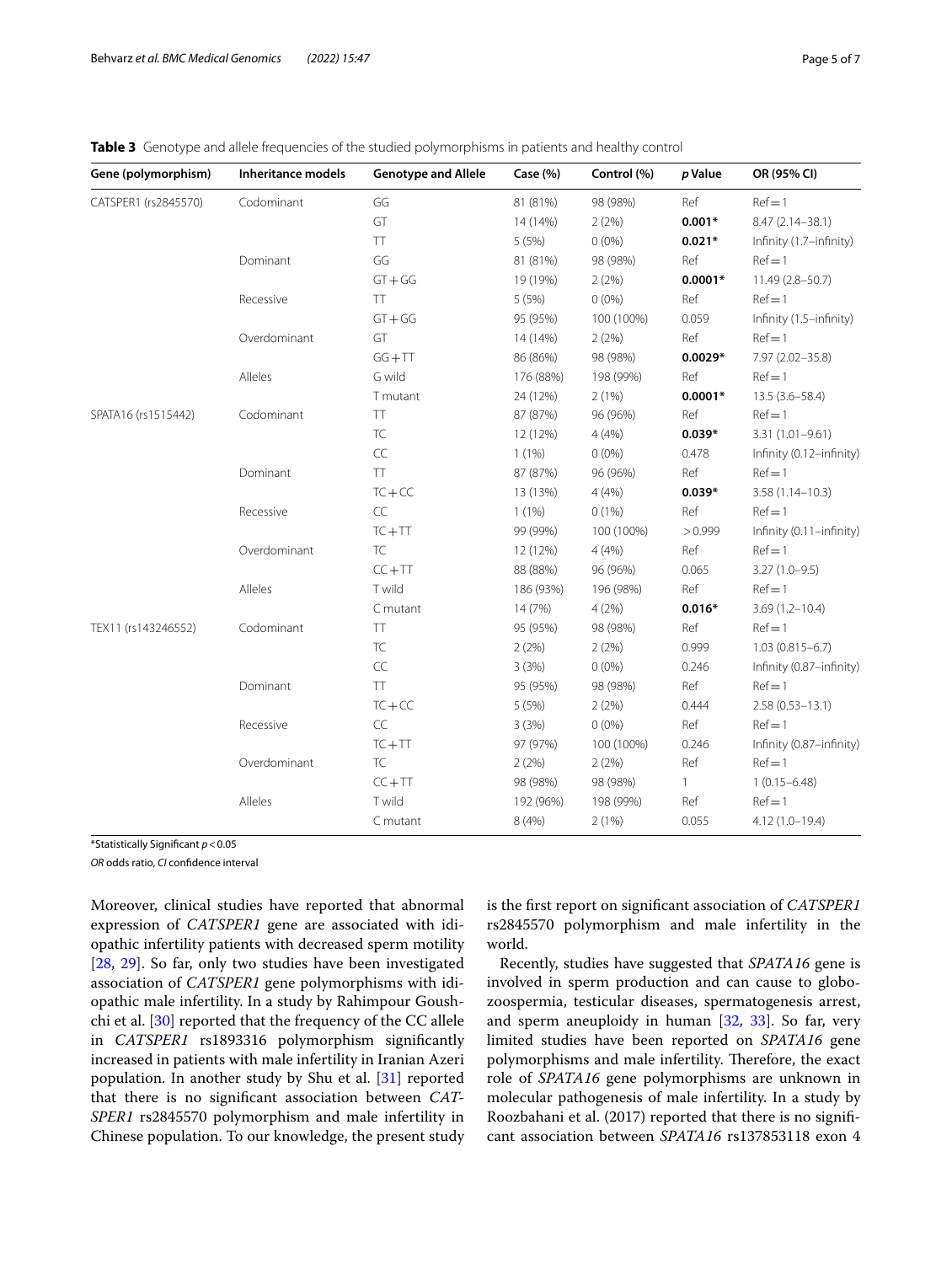polymorphism and male infertility in Iranian population [[32\]](#page-6-27). In another study by Dom et al. [[18\]](#page-6-13) suggested that the homozygous c.848G>A mutation in *SPATA16* gene can cause to male infertility with an autosomal recessive mode of transmission in three patients from a Jewish family. To our knowledge, this study is the frst description in association of *SPATA16* (rs1515442) genes polymorphism and male infertility in the world.

Evidence indicated that *TEX11* gene is involved in chromosomal synapsis and meiotic recombination and can cause to oligozoospermia, azoospermia, meiotic arrest, and male infertility [[34](#page-6-29), [35](#page-6-30)]. In recent years, two studies extensively investigated *TEX11* gene polymorphisms correlation with male infertility [[36,](#page-6-31) [37\]](#page-6-32). In a study by Sezavar et al. [\[36](#page-6-31)] reported that rs6525433 polymorphism in *TEX11* gene were not associated with risk of azoospermia in Iranian patients with infertility. In another study by Zhang et al. [\[37](#page-6-32)] indicated that there is a signifcant association between *TEX11* rs6525433 polymorphism and male infertility in Chinese population; whereas they found no signifcant association between *TEX11* rs4844247 polymorphism and male infertility in this population. However, no study has been reported on efect of *TEX11* rs143246552 polymorphism on male infertility. To our knowledge, our study is the frst report on association lack of *TEX11* rs143246552 polymorphism and male infertility in the world.

Results contradiction reported by diferent studies might be due to other involved genes SNPs that cause male infertility, diferences in geographic area, sample size and sample selection bias, genetic background of population and heterogeneity in ethnicity and race, and environmental factors [\[38,](#page-6-33) [39](#page-6-34)].

# **Conclusions**

In general, our study provided a more understanding of male infertility as a heterogeneous disorder, and suggested that *CATSPER1* (rs2845570) and *SPATA16* (rs1515442) genes polymorphism are signifcantly associated with the risk of idiopathic azoospermia and oligospermia in Iranian Azeri population. In addition, we found no signifcant association between *SPATA16* (rs1515442) gene polymorphism and idiopathic azoospermia and oligospermia in Iranian Azeri population. Therefore, to access more accurate results in association of these polymorphisms with idiopathic azoospermia and oligospermia, more extensive studies are recommended with larger sample size on other populations, ethnic origins, and races.

#### **Abbreviations**

SNP: Single nucleotide polymorphism; Tetra-ARMS-PCR: Tetra-primer amplifcation refractory mutation system-polymerase Chain reaction; EDTA: Ethylene

diamine tetraacetic acid; SPSS: Statistical package for the social sciences; HWE: Hardy–Weinberg equilibrium; OR: Odds ratios; CI: Confdence interval; BMI: Body mass index; IVF: In vitro fertilization; NCBI: National center for biotechnology information.

## **Acknowledgements**

This article was extracted from the Ph.D. project of Mohammadreza Behvarz where Dr. Seyed Ali Rahmani and Dr. Elham Siasi Torbati supervised, and Dr. Shahla Danaii and Dr. Maryam Bikhof Torbati advised this project. We thank the whole staff of Dr. Rahmani Medical Genetics Laboratory for assistance in the successful strategy of this study.

#### **Authors' contributions**

MB, SAR, EST: Execution, analysis, and interpretation of data; MB, SD: Manuscript writing and analysis; MB, MBT: Clinical Consultant; SD: Clinical Consultant; SAR: participation in study design, manuscript drafting and critical discussion. All authors read and approved the fnal manuscript.

#### **Funding** None.

## **Availability of data and materials**

The datasets generated during the current study are available in the [zenodo] repository, Accession No.: 5885267 [\(https://zenodo.org/record/5885267\)](https://zenodo.org/record/5885267).

## **Declarations**

#### **Ethics approval and consent to participate**

The protocol for this study was approved by the Ethics Committee of the Islamic Azad University, North Tehran Branch, Tehran, Iran (The ethical code: IR.IAU.TNB.REC.1399.030) and was in line with the Helsinki declaration. The all participants provided informed consent documents.

#### **Consent for publication**

Not applicable.

#### **Competing interests**

The authors declare no competing interests.

#### **Author details**

<sup>1</sup> Department of Genetics, Faculty of Biological Science, North Tehran Branch, Islamic Azad University, Tehran, Iran. <sup>2</sup> Department of Medical Genetics, School of Medicine, Tabriz University of Medical Sciences, Tabriz, Iran. <sup>3</sup> Department of Gynecology, Eastern Azerbaijan ACECR ART Center, Eastern Azerbaijan Branch of ACECR, Tabriz, Iran. 4 Department of Biology, Yadegar-e-Imam Khomeini (RAH) Shahr-e-Rey Branch, Islamic Azad University, Tehran, Iran.

## Received: 29 October 2021 Accepted: 25 February 2022 Published online: 05 March 2022

#### **References**

- <span id="page-5-0"></span>1. Coutton C, Satre V, Arnoult C, Ray P. Genetics of male infertility: the new players. Med Sci. 2012;28(5):497–502.
- <span id="page-5-1"></span>2. Soheilyfar S, Nikyar T, Fathi Marouf N, Mohebi Chamkhorami F, Amini Z, Ahmadi M, Haj Azimian S, Isazadeh A, Taefehshokr S, Taefehshokr N. Association of IL-10, IL-18, and IL-33 genetic polymorphisms with recurrent pregnancy loss risk in Iranian women. Gynecol Endocrinol. 2019;35(4):342–5.
- <span id="page-5-2"></span>3. Nasirpour H, Azari Key Y, Kazemipur N, Majidpour M, Mahdavi S, Hajazimian S, Issazadeh A, Taefehshokr S. Association of rubella, cytomegalovirus, and toxoplasma infections with recurrent miscarriages in Bonab-Iran: a case-control study. Gene Cell Tissue. 2017;4(3):e60891.
- <span id="page-5-3"></span>4. Hajizadeh YS, Emami E, Nottagh M, Amini Z, Marouf NF, Azimian SH, Isazadeh A. Efects of interleukin-1 receptor antagonist (IL-1Ra) gene 86 bp VNTR polymorphism on recurrent pregnancy loss: a case-control study. Horm Mol Biol Clin Investig. 2017;30(3):20170010.